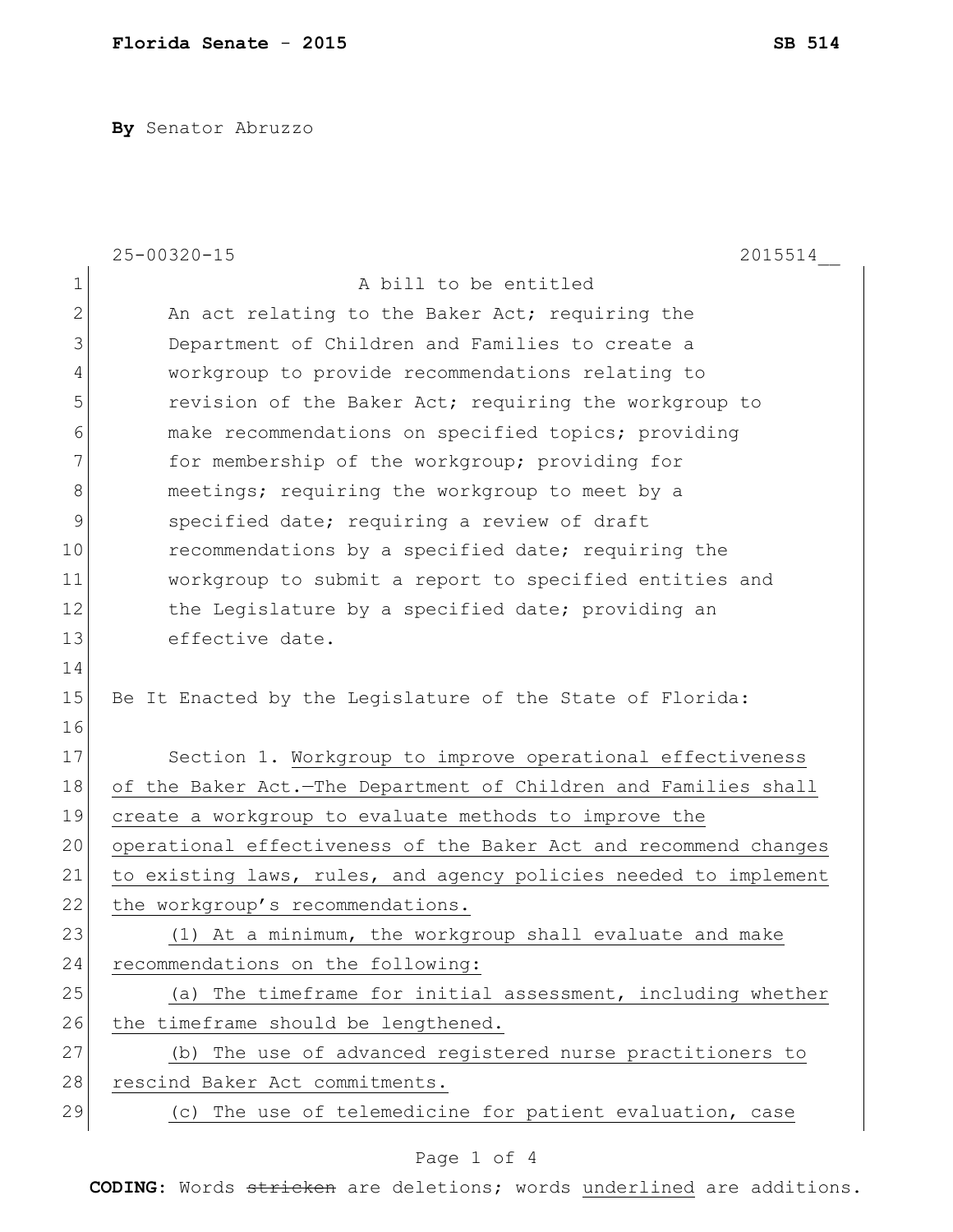|    | $25 - 00320 - 15$<br>2015514                                    |
|----|-----------------------------------------------------------------|
| 30 | management, and ongoing care and the recommendation by the      |
| 31 | courts on the use of telemedicine to improve management of      |
| 32 | patient care and to reduce costs of transportation and public   |
| 33 | safety.                                                         |
| 34 | (d) The 7-day requirement for followup care and its             |
| 35 | applicability to outpatient providers.                          |
| 36 | (e) Other areas deemed by the workgroup to improve the          |
| 37 | operational effectiveness of the Baker Act.                     |
| 38 | (2) The workgroup shall consist of the following                |
| 39 | stakeholders:                                                   |
| 40 | (a) A representative of the Department of Children and          |
| 41 | Families, who shall serve as chair, appointed by the Secretary  |
| 42 | of Children and Families.                                       |
| 43 | (b) Two representatives of public receiving facilities and      |
| 44 | two representatives of specialty hospitals, appointed by the    |
| 45 | Florida Hospital Association.                                   |
| 46 | (c) Two representatives of crisis stabilization units,          |
| 47 | appointed by the Department of Children and Families.           |
| 48 | (d) A representative of law enforcement agencies, appointed     |
| 49 | by the Florida Sheriffs Association.                            |
| 50 | (e) A member of the judiciary who regularly evaluates Baker     |
| 51 | Act cases, appointed by the Chief Justice of the Supreme Court. |
| 52 | (f) A public defender, appointed by the Florida Public          |
| 53 | Defender Association.                                           |
| 54 | (g) A state attorney, appointed by the Florida Prosecuting      |
| 55 | Attorneys Association.                                          |
| 56 | (h) A physician who provides care within a Baker Act            |
| 57 | receiving facility, appointed by the Florida Medical            |
| 58 | Association.                                                    |

## Page 2 of 4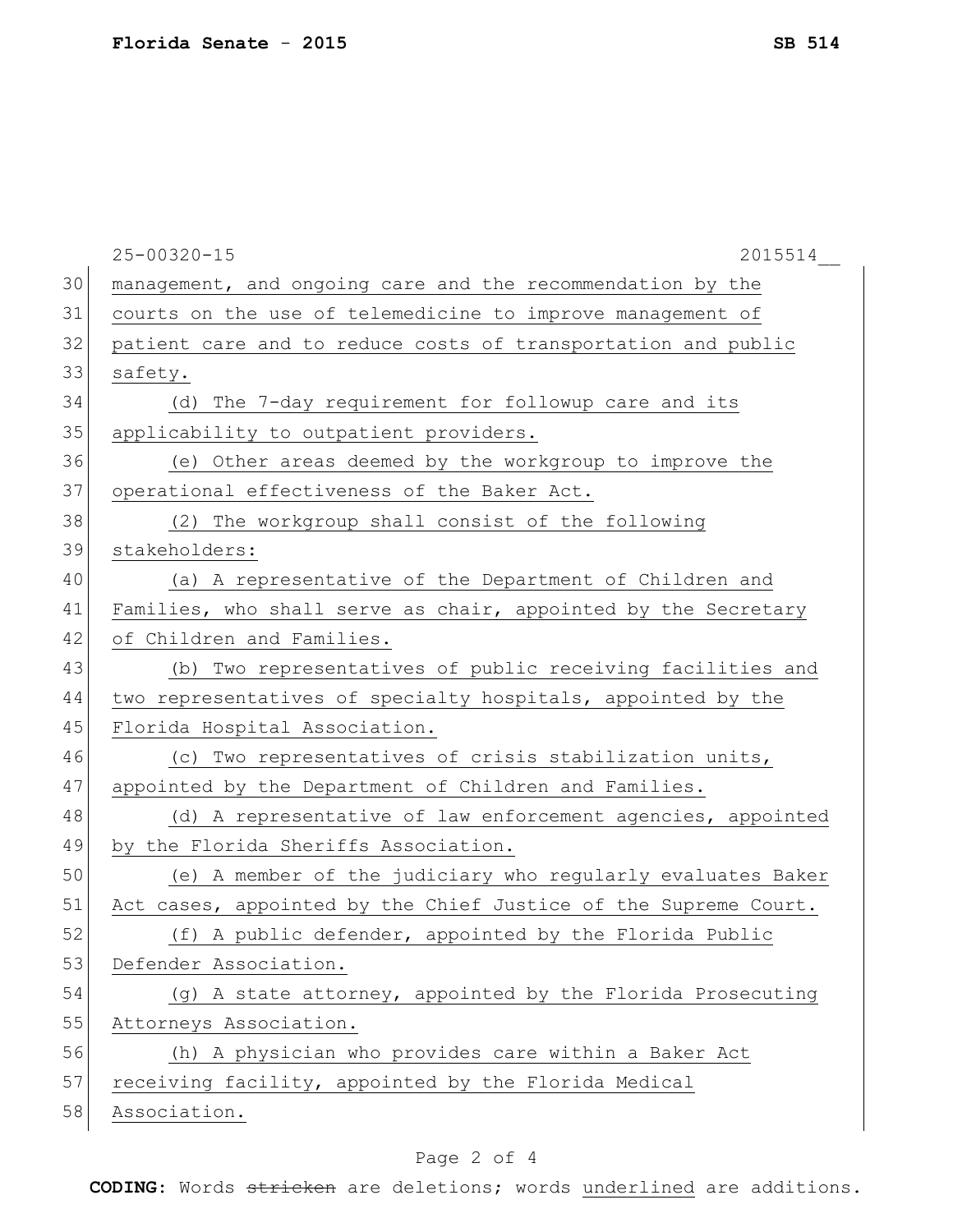|    | $25 - 00320 - 15$<br>2015514                                     |
|----|------------------------------------------------------------------|
| 59 | (i) A physician who regularly screens patients who meet          |
| 60 | Baker Act criteria, appointed by the Florida College of          |
| 61 | Emergency Physicians.                                            |
| 62 | (j) A representative from a managing entity, appointed by        |
| 63 | the Secretary of Children and Families.                          |
| 64 | (k) A representative of the Agency for Health Care               |
| 65 | Administration, appointed by the Secretary of Health Care        |
| 66 | Administration.                                                  |
| 67 | (1) Two representatives of the Florida Council for               |
| 68 | Community Mental Health, appointed by the council.               |
| 69 | (m) An advanced registered nurse practitioner who works in       |
| 70 | a Baker Act receiving facility and who treats patients who meet  |
| 71 | Baker Act criteria, appointed by the Florida Nurses Association. |
| 72 | (n) Two advanced registered nurse practitioners who are          |
| 73 | nationally certified in mental health, one appointed by the      |
| 74 | Florida Association of Nurse Practitioners, and one appointed by |
| 75 | the Florida Nurse Practitioner Network.                          |
| 76 | (o) A psychologist licensed under chapter 490, Florida           |
| 77 | Statutes, appointed by the Florida Psychological Association.    |
| 78 | (p) A psychiatrist with experience in the Baker Act,             |
| 79 | appointed by the Florida Psychiatric Society.                    |
| 80 | (3) The workgroup shall meet in Tallahassee and shall            |
| 81 | determine the frequency of its meetings. Individual workgroup    |
| 82 | members are responsible for their travel expenses.               |
| 83 | (4) Members of the workgroup shall be appointed by June 1,       |
| 84 | 2015, and the first meeting of the workgroup must take place     |
| 85 | before July 1, 2015. The workgroup shall review a draft of its   |
| 86 | recommendations before September 1, 2015. By November 1, 2015,   |
| 87 | the workgroup shall provide a final report to the Secretary of   |

## Page 3 of 4